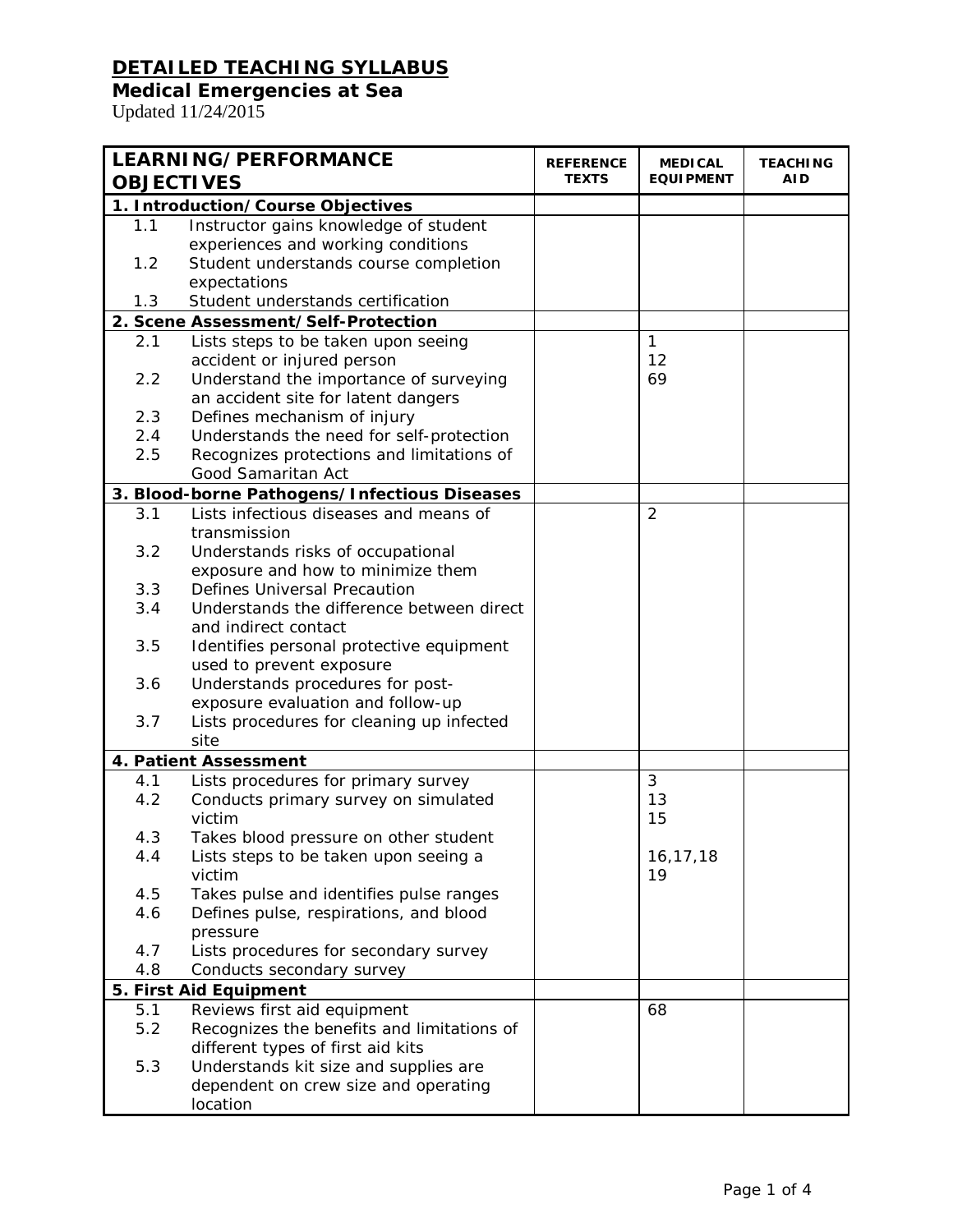# **Medical Emergencies at Sea**

| <b>LEARNING/PERFORMANCE</b><br><b>OBJECTIVES</b> |                                                                               | <b>REFERENCE</b><br><b>TEXTS</b> | <b>MEDICAL</b><br><b>EQUIPMENT</b> | <b>TEACHING</b><br>AID |
|--------------------------------------------------|-------------------------------------------------------------------------------|----------------------------------|------------------------------------|------------------------|
| 5.4                                              | Understand the medications in the<br>medical kit.                             |                                  | 27                                 |                        |
|                                                  | 6. Life Threatening Conditions                                                |                                  |                                    |                        |
| 6.1                                              | Identifies signs, symptoms, and treatment                                     |                                  | 20                                 |                        |
|                                                  | of shock                                                                      |                                  |                                    |                        |
| 6.2                                              | Understands wound treatment and                                               |                                  |                                    |                        |
|                                                  | management                                                                    |                                  |                                    |                        |
| 6.3                                              | Practices bandaging techniques                                                |                                  |                                    |                        |
| 6.4                                              | Determine appropriate bandaging                                               |                                  | 21,22                              |                        |
|                                                  | materials                                                                     |                                  | 23,24                              |                        |
| 6.5                                              | Demonstrate stabilizing an impaled object                                     |                                  | 25, 37                             |                        |
| 6.6                                              | Recognizes a fracture from a sprain or                                        |                                  |                                    |                        |
|                                                  | strain                                                                        |                                  |                                    |                        |
| 6.7                                              | Understands treatment for fracture,                                           |                                  |                                    |                        |
|                                                  | sprain, or strain                                                             |                                  | 29,30                              |                        |
| 6.8                                              | Practices splinting techniques                                                |                                  | 55                                 |                        |
| 6.9                                              | State proper care of 3 types of fish                                          |                                  | 56                                 |                        |
|                                                  | injuries-fish poisoning, jellyfish, allergies                                 |                                  | 38                                 |                        |
| 6.10                                             | Handling allergic reactions                                                   |                                  |                                    |                        |
| 6.11                                             | Describe care for an amputation                                               |                                  | 47,48                              |                        |
| 6.12                                             | Care for amputated part                                                       |                                  | 39,40                              |                        |
| 6.13                                             | Understands under what circumstances a<br>tourniquet would be used            |                                  | 50,49                              |                        |
| 6.14                                             | Recognizes the different degrees of burns<br>and understands proper treatment |                                  | 14,36                              |                        |
| 6.15                                             | Recognizes signs and symptoms of head                                         |                                  | 28                                 |                        |
|                                                  | injury                                                                        |                                  | 26                                 |                        |
| 6.16                                             | Handling a sucking chest wound                                                |                                  | 31                                 |                        |
| 6.17                                             | Recognizes signs of possible spinal cord                                      |                                  |                                    |                        |
|                                                  | injury                                                                        |                                  | 59,60                              |                        |
| 6.18                                             | Practices packaging injured person on                                         |                                  |                                    |                        |
|                                                  | backboard for transport                                                       |                                  |                                    |                        |
| 6.19                                             | Defines and provides examples of Prudent<br><b>Heart Living</b>               |                                  |                                    |                        |
| 6.20                                             | Recognizes early signs of heart attack                                        |                                  | 6                                  |                        |
| 6.21                                             | Defines Angina Pectoris and Myocardial                                        |                                  |                                    |                        |
|                                                  | Infarction                                                                    |                                  | 7                                  |                        |
| 6.22                                             | Identifies symptoms and treatment of                                          |                                  | 8                                  |                        |
|                                                  | each                                                                          |                                  | 4                                  |                        |
| 6.23                                             | Understands procedures for choking                                            |                                  | 5                                  |                        |
|                                                  | victims                                                                       |                                  |                                    |                        |
| 6.24                                             | Lists the steps to be taken when                                              |                                  | 9                                  |                        |
| 6.25                                             | encountering an unconscious person<br>Defines CPR                             |                                  | 32,33,34,<br>35                    |                        |
| 6.26                                             | Describes the ABC's of CPR                                                    |                                  |                                    |                        |
| 6.27                                             | Understands under what circumstances                                          |                                  |                                    |                        |
|                                                  | CPR is administered                                                           |                                  |                                    |                        |
| 6.28                                             | Practices adult one and two-rescuer CPR                                       |                                  |                                    |                        |
| 6.29                                             | Practice using AED                                                            |                                  |                                    |                        |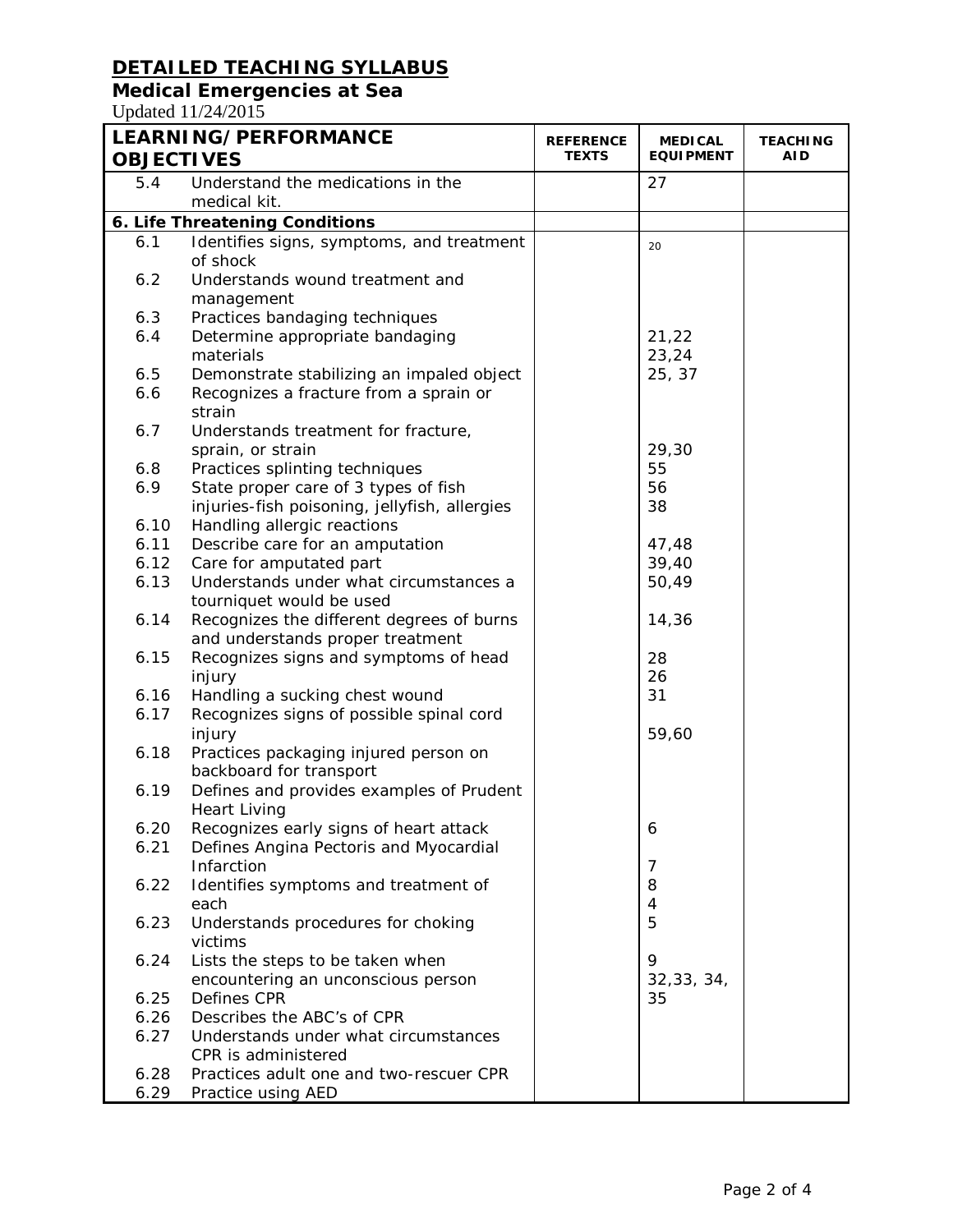## **Medical Emergencies at Sea**

| <b>OBJECTIVES</b> | <b>LEARNING/PERFORMANCE</b>                    | <b>REFERENCE</b><br>TEXTS | <b>MEDICAL</b><br><b>EQUIPMENT</b> | <b>TEACHING</b><br><b>AID</b> |
|-------------------|------------------------------------------------|---------------------------|------------------------------------|-------------------------------|
| 6.30              | Define when you use oxygen                     |                           |                                    |                               |
| 6.31              | Practice using oxygen on patient               |                           |                                    |                               |
|                   | 7. Toxic Environment                           |                           |                                    |                               |
| 7.1               | Recognizes toxic environments and              |                           | 54,53                              |                               |
|                   | understands what to do when                    |                           |                                    |                               |
|                   | encountered                                    |                           |                                    |                               |
| 7.2               | Defines confined space entry and lists         |                           |                                    |                               |
|                   | steps for treatment of victim found in a       |                           |                                    |                               |
|                   | confined space                                 |                           |                                    |                               |
|                   | 8. Hypothermia/Other Cold Injuries             |                           |                                    |                               |
| 8.1               | Defines hypothermia and recognizes             |                           | 41,42                              |                               |
|                   | conditions that may result in a                |                           | 70,71                              |                               |
|                   | hypothermic person                             |                           | 43,44                              |                               |
| 8.2               | Recognizes the signs and symptoms of a         |                           | 45,46                              |                               |
|                   | hypothermic person                             |                           |                                    |                               |
| 8.3               | Defines the "D" in the ABCD's of               |                           |                                    |                               |
|                   | hypothermia                                    |                           |                                    |                               |
| 8.4               | Understands the most effective                 |                           |                                    |                               |
|                   | determinant of body temperature                |                           |                                    |                               |
| 8.5               | Recognizes other conditions that have          |                           |                                    |                               |
|                   | similar symptoms as hypothermia                |                           |                                    |                               |
| 8.6               | Identifies necessary conditions for            |                           |                                    |                               |
|                   | resuscitating a hypothermia victim             |                           |                                    |                               |
| 8.7               | Understands the difference between             |                           |                                    |                               |
|                   | severe and mild hypothermia and                |                           |                                    |                               |
|                   | treatment for each case                        |                           |                                    |                               |
| 8.8               | Describes under what conditions CPR            |                           |                                    |                               |
|                   | should not be administered to the              |                           |                                    |                               |
|                   | hypothermia victim                             |                           |                                    |                               |
| 8.9               | Describes how to evaluate and treat a          |                           |                                    |                               |
|                   | cold-water near-drowning victim                |                           |                                    |                               |
| 8.10              | Describes how to identify, evaluate, and       |                           |                                    |                               |
|                   | treat a frostbite                              |                           |                                    |                               |
|                   | 9. Other Medical Emergencies                   |                           |                                    |                               |
| 9.1               | Identifies the signs and symptoms of<br>stroke |                           | 57,58                              |                               |
| 9.2               | Identifies the signs and symptoms of a         |                           | 61,62                              |                               |
|                   | diabetic coma                                  |                           |                                    |                               |
| 9.3               | Identify the signs and symptoms of a           |                           | 63,64                              |                               |
|                   | seizure                                        |                           |                                    |                               |
| 9.4               | Identify topical skin infections               |                           | 51,52                              |                               |
|                   | 10. Medivac Procedures                         |                           |                                    |                               |
| 10.1              | Understands when contact with medical          |                           | 10, 11                             |                               |
|                   | control/USCG is necessary                      |                           |                                    |                               |
| 10.2              | Understand what to do to aid the               |                           | 65,66                              |                               |
|                   | operation                                      |                           | 67                                 |                               |
| 10.3              | Describes how to prepare for helicopter        |                           |                                    |                               |
|                   | arrival                                        |                           |                                    |                               |
| 10.4              | Describe preparation of injured person for     |                           |                                    |                               |